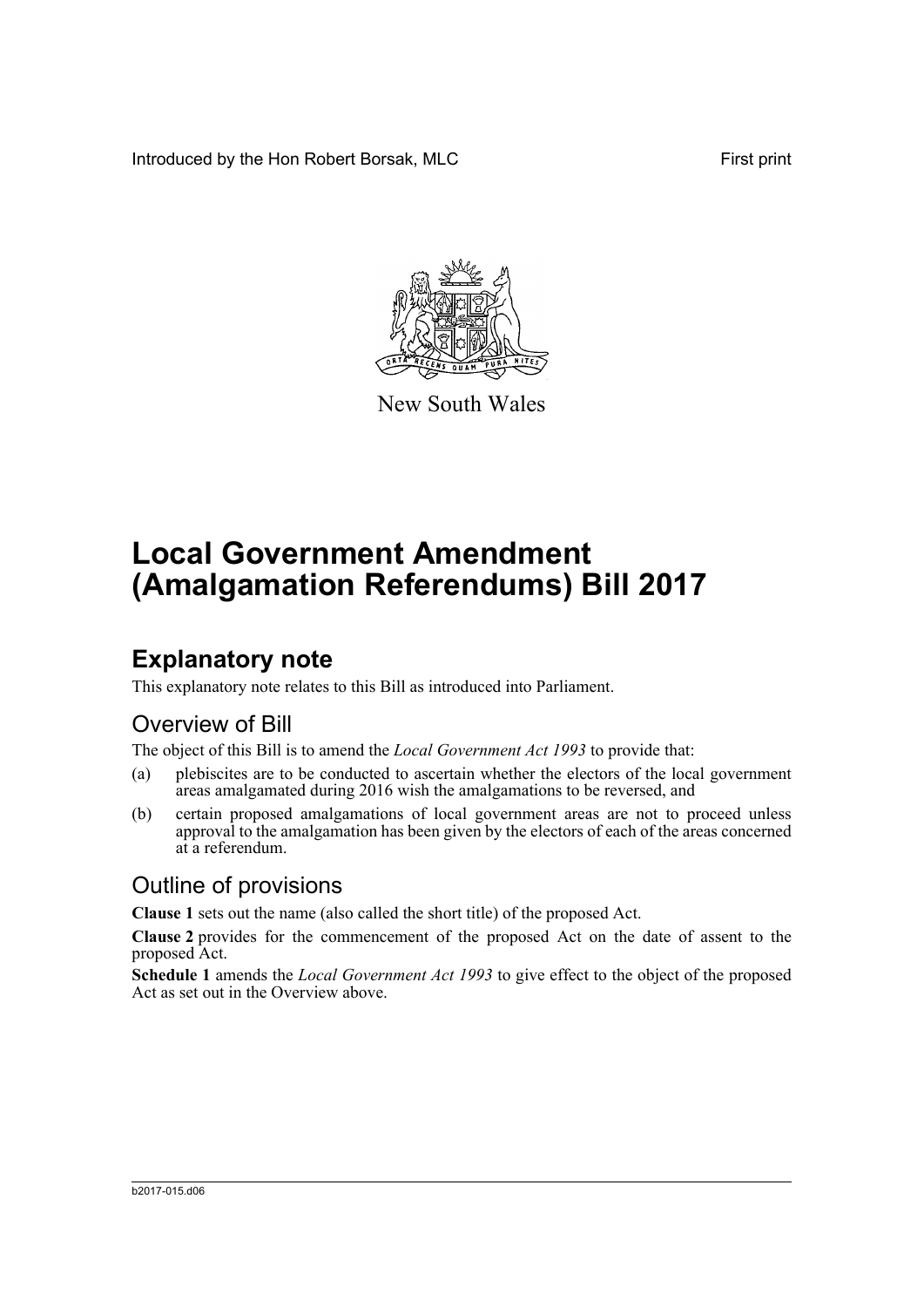Introduced by the Hon Robert Borsak, MLC First print



New South Wales

# **Local Government Amendment (Amalgamation Referendums) Bill 2017**

## **Contents**

| Schedule 1 |   | Amendment of Local Government Act 1993 No 30 |      |
|------------|---|----------------------------------------------|------|
|            |   | Commencement                                 | - 2  |
|            | 1 | Name of Act                                  | ົ    |
|            |   |                                              | Page |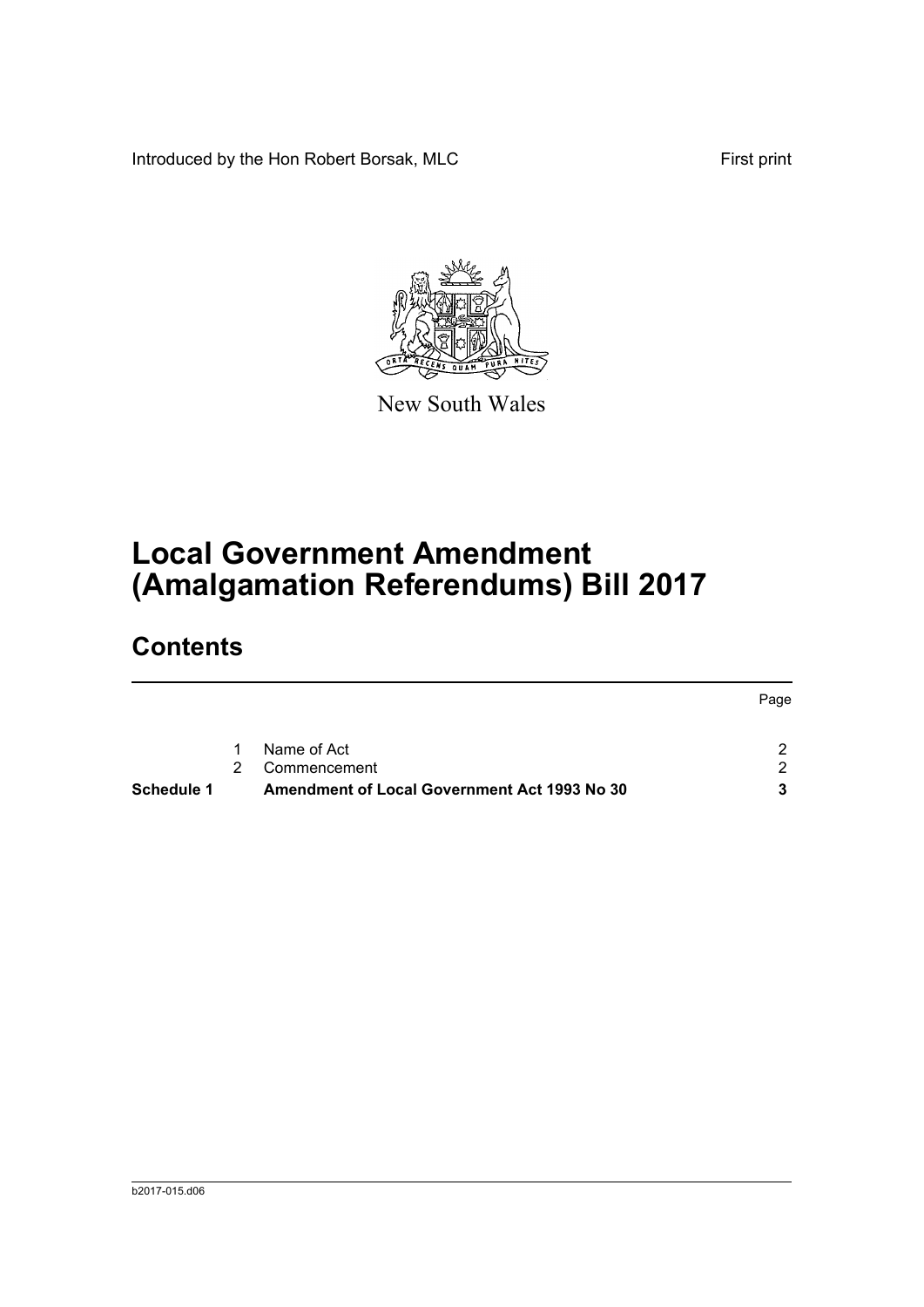

New South Wales

## **Local Government Amendment (Amalgamation Referendums) Bill 2017**

No , 2017

#### **A Bill for**

An Act to amend the *Local Government Act 1993* to require referendums to be held in relation to the amalgamation or proposed amalgamation of local councils.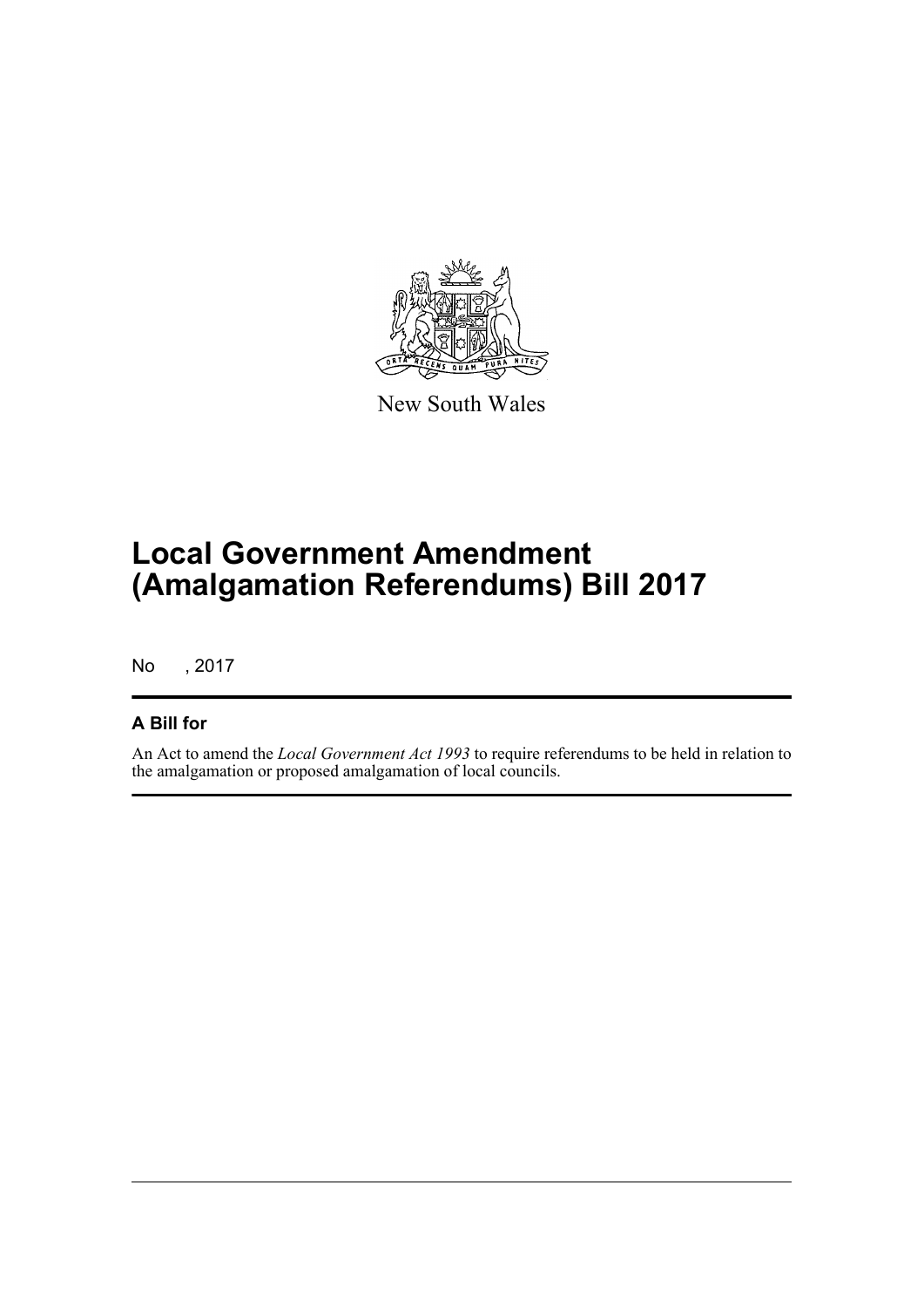<span id="page-3-1"></span><span id="page-3-0"></span>

| The Legislature of New South Wales enacts:                                        |               |
|-----------------------------------------------------------------------------------|---------------|
| Name of Act                                                                       | $\mathcal{P}$ |
| This Act is the Local Government Amendment (Amalgamation Referendums)<br>Act 2017 | 3             |
| Commencement                                                                      | 5             |
| This Act commences on the date of assent to this Act.                             | 6             |
|                                                                                   |               |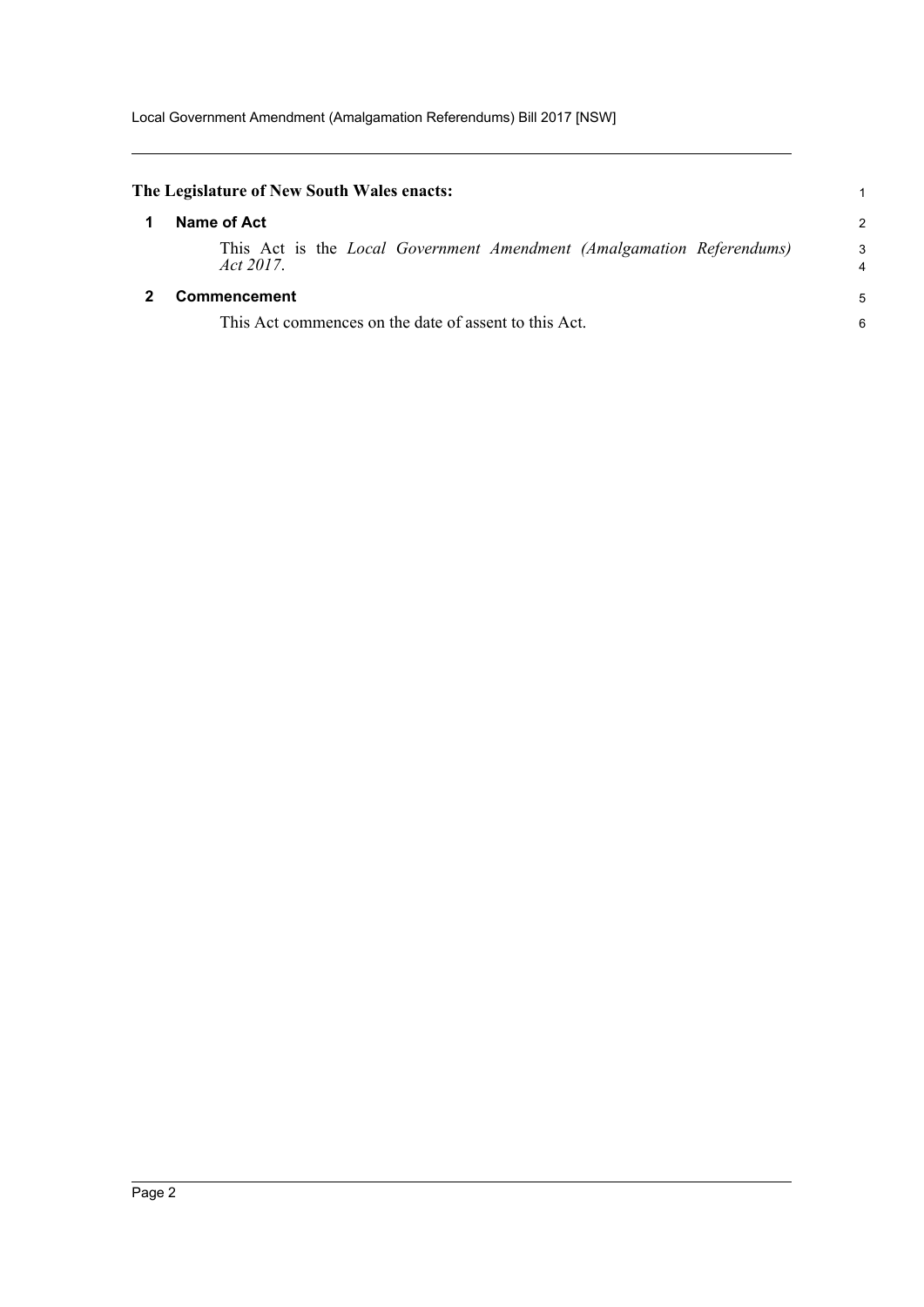<span id="page-4-0"></span>

| <b>Schedule 1</b>  |             |                          | <b>Amendment of Local Government Act 1993 No 30</b>                                                                                                                                                                                                                                                                                                                                                                                                             | $\mathbf{1}$                     |
|--------------------|-------------|--------------------------|-----------------------------------------------------------------------------------------------------------------------------------------------------------------------------------------------------------------------------------------------------------------------------------------------------------------------------------------------------------------------------------------------------------------------------------------------------------------|----------------------------------|
|                    | Schedule 10 |                          |                                                                                                                                                                                                                                                                                                                                                                                                                                                                 | $\overline{2}$                   |
|                    |             | Insert after Schedule 9: |                                                                                                                                                                                                                                                                                                                                                                                                                                                                 | 3                                |
| <b>Schedule 10</b> |             |                          | Special provisions relating to certain council<br>amalgamations and proposed council<br>amalgamations                                                                                                                                                                                                                                                                                                                                                           |                                  |
| 1                  | 2016        |                          | Plebiscite to be undertaken regarding council amalgamations that occurred in                                                                                                                                                                                                                                                                                                                                                                                    | 7<br>$\bf 8$                     |
|                    | (1)         |                          | This clause applies to an amalgamation of areas by a proclamation made under<br>Division 2A of Part 1 of Chapter 9 in 2016.                                                                                                                                                                                                                                                                                                                                     | 9<br>10                          |
|                    | (2)         |                          | A plebiscite is to be conducted to ascertain whether the electors of the<br>amalgamated area wish the amalgamation to be reversed.                                                                                                                                                                                                                                                                                                                              | 11<br>12                         |
|                    | (3)         | this Schedule.           | The plebiscite is to be conducted within 3 months of the commencement of                                                                                                                                                                                                                                                                                                                                                                                        | 13<br>14                         |
|                    | (4)         |                          | The results of the plebiscite are to be given in a form that shows the votes cast<br>by the electors of each former area within the amalgamated area.                                                                                                                                                                                                                                                                                                           | 15<br>16                         |
|                    | (5)         |                          | It is the duty of the Minister to use his or her best endeavours to give effect to<br>the wishes of the majority of the electors of each former area as expressed by<br>the votes cast at a plebiscite conducted under this clause.                                                                                                                                                                                                                             | 17<br>18<br>19                   |
|                    |             | be reversed.             | Note. For example, if, in the plebiscite for the newly amalgamated Northern Beaches<br>area, the majority of the electors of the former Pittwater area vote for the amalgamation<br>to be reversed, it is the duty of the Minister for Local Government to use his or her best<br>endeavours to give effect to that vote. This is the case even if the majority of the<br>electors of the Northern Beaches area as a whole did not vote for the amalgamation to | 20<br>21<br>22<br>23<br>24<br>25 |
|                    | (6)         | In this clause:          |                                                                                                                                                                                                                                                                                                                                                                                                                                                                 | 26                               |
|                    |             |                          | <i>elector of a former area</i> means an elector enrolled in respect of an address<br>within the boundaries of the former area.<br><i>former area</i> means an area that has been amalgamated.                                                                                                                                                                                                                                                                  | 27<br>28<br>29                   |
| $\mathbf 2$        |             |                          | Referendum required before certain proposed council amalgamations                                                                                                                                                                                                                                                                                                                                                                                               | 30                               |
|                    | (1)         |                          | This clause applies to the proposed amalgamations of the following areas:                                                                                                                                                                                                                                                                                                                                                                                       | 31                               |
|                    |             |                          | (a) Burwood, Canada Bay and Strathfield,                                                                                                                                                                                                                                                                                                                                                                                                                        | 32                               |
|                    |             | (b)                      | Hornsby and Ku-ring-gai,                                                                                                                                                                                                                                                                                                                                                                                                                                        | 33                               |
|                    |             | (c)                      | Hunter's Hill, Lane Cove and City of Ryde,                                                                                                                                                                                                                                                                                                                                                                                                                      | 34                               |
|                    |             | (d)                      | Mosman, North Sydney and City of Willoughby,                                                                                                                                                                                                                                                                                                                                                                                                                    | 35                               |
|                    |             | (e)                      | City of Randwick, Waverley and Woollahra.                                                                                                                                                                                                                                                                                                                                                                                                                       | 36                               |
|                    | (2)         |                          | A proclamation under Division 2A of Part 1 of Chapter 9 to give effect to a<br>proposed amalgamation of areas to which this clause applies must not be made<br>unless approval to do so has been given by the electors of each of the areas<br>concerned at a referendum conducted under this Schedule.                                                                                                                                                         | 37<br>38<br>39<br>40             |
|                    | (3)         |                          | The question at a referendum is carried if it is supported by a majority of the<br>votes cast by the electors of the area.                                                                                                                                                                                                                                                                                                                                      | 41<br>42                         |